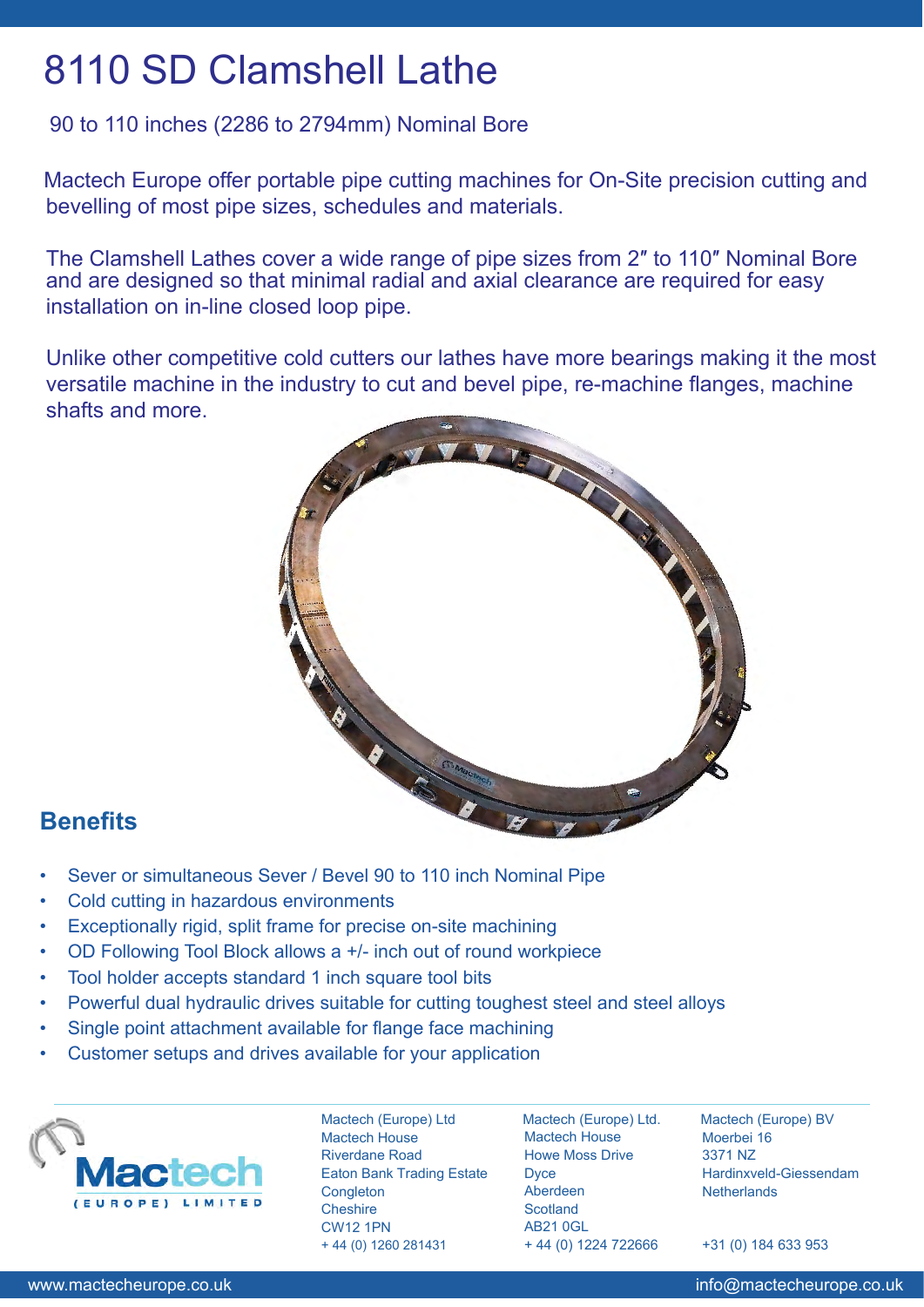# 8110 SD Clamshell Lathe

90 to 110 inches (2286 to 2794mm) Nominal Bore

| <b>Model</b> | <b>Standard Block Tool</b> | Diameter Range                           |
|--------------|----------------------------|------------------------------------------|
| <b>110SD</b> | ODE                        | 90.0 to 110.0 inches<br>(2286 to 2794mm) |